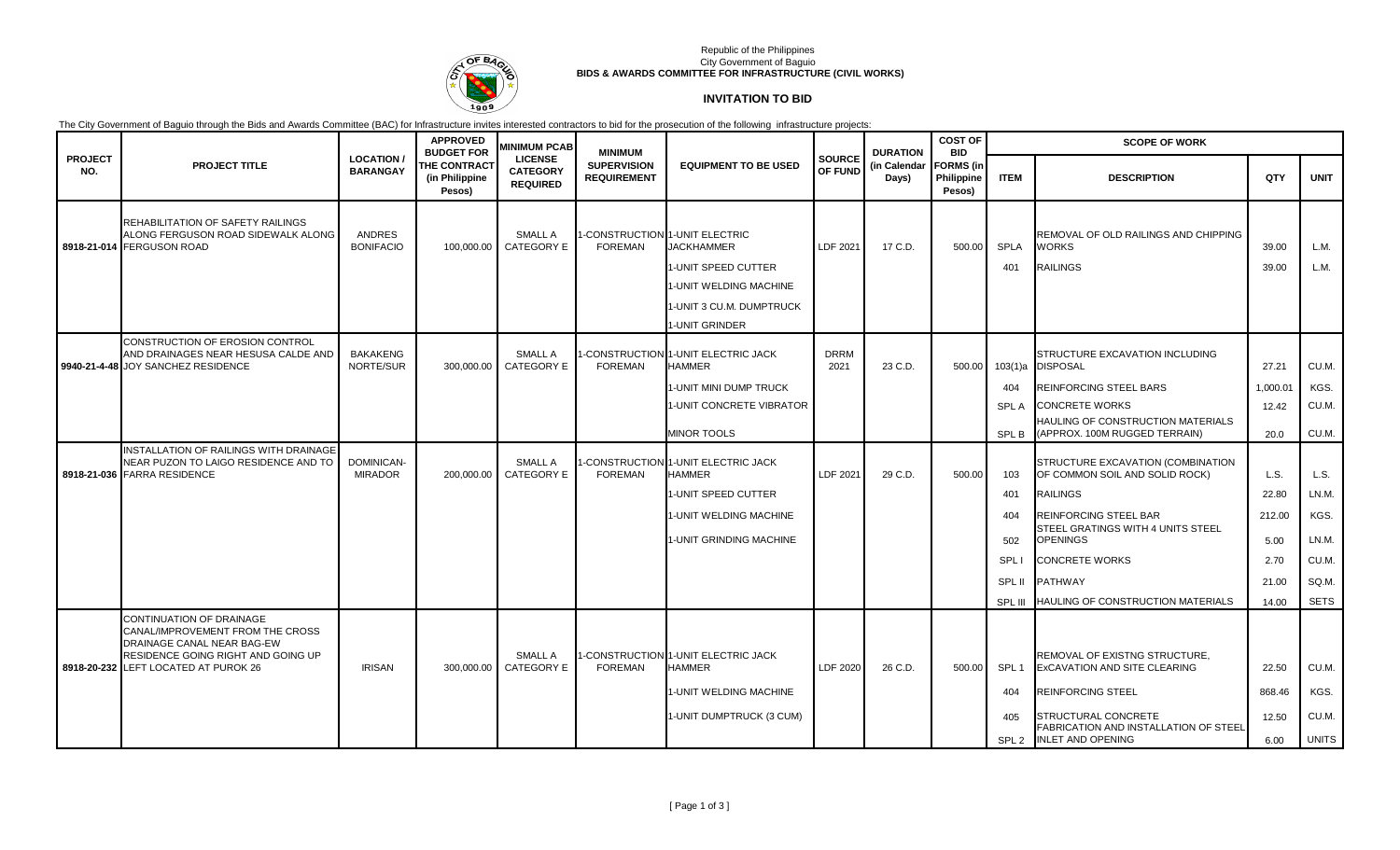

### Republic of the Philippines City Government of Baguio **BIDS & AWARDS COMMITTEE FOR INFRASTRUCTURE (CIVIL WORKS)**

# **INVITATION TO BID**

The City Government of Baguio through the Bids and Awards Committee (BAC) for Infrastructure invites interested contractors to bid for the prosecution of the following infrastructure projects:

|                       |                                                                                                                         |                                                                                                                                                                                                                    | <b>APPROVED</b><br><b>BUDGET FOR</b> | <b>MINIMUM PCAB</b>                 | <b>MINIMUM</b>                           |                                                             |                                 | <b>DURATION</b> | <b>COST OF</b><br><b>BID</b> | <b>SCOPE OF WORK</b> |                                                                        |        |              |  |
|-----------------------|-------------------------------------------------------------------------------------------------------------------------|--------------------------------------------------------------------------------------------------------------------------------------------------------------------------------------------------------------------|--------------------------------------|-------------------------------------|------------------------------------------|-------------------------------------------------------------|---------------------------------|-----------------|------------------------------|----------------------|------------------------------------------------------------------------|--------|--------------|--|
| <b>PROJECT</b><br>NO. | <b>PROJECT TITLE</b>                                                                                                    | <b>LOCATION/</b><br><b>LICENSE</b><br>THE CONTRACT<br><b>SUPERVISION</b><br><b>EQUIPMENT TO BE USED</b><br><b>BARANGAY</b><br><b>CATEGORY</b><br><b>REQUIREMENT</b><br>(in Philippine<br><b>REQUIRED</b><br>Pesos) | SOURCE<br>OF FUND                    | (in Calendar<br>Days)               | <b>FORMS</b> (in<br>Philippine<br>Pesos) | <b>ITEM</b>                                                 | <b>DESCRIPTION</b>              | QTY             | <b>UNIT</b>                  |                      |                                                                        |        |              |  |
|                       | SIDEWALK RAILINGS ALONG FIRST ROAD,<br>RECKONING FROM SMART TOWER<br>8918-20-236 DOWNWARDS                              | QUEZON HILL<br>PROPER                                                                                                                                                                                              | 200,000.00                           | SMALL A<br>CATEGORY E               | <b>I-CONSTRUCTION</b><br><b>FOREMAN</b>  | 1-UNIT 3 CUM DUMPTRUCK                                      | LDF 2019<br>Ord. No.<br>70-2020 | 23 C.D.         | 500.00                       | 103                  | STRUCTURE EXCAVATION INCLUDING<br>HAULING OUT OF DEBRIS                | 14.40  | CU.M.        |  |
|                       |                                                                                                                         |                                                                                                                                                                                                                    |                                      |                                     |                                          | 1-UNTI ONE BAGGER MIXER                                     |                                 |                 |                              | 505                  | <b>GROUTED RIPRAP</b>                                                  | 24.00  | CU.M.        |  |
|                       |                                                                                                                         |                                                                                                                                                                                                                    |                                      |                                     |                                          | 1-UNIT WELDING MACHINE                                      |                                 |                 |                              | 601                  | <b>SIDEWALK</b>                                                        | 48.00  | SQ.M.        |  |
|                       |                                                                                                                         |                                                                                                                                                                                                                    |                                      |                                     |                                          | 1-UNIT SPEED CUTTER<br>1-UNIT ELECTRIC<br><b>JACKHAMMER</b> |                                 |                 |                              | 401                  | <b>RAILINGS</b>                                                        | 24.00  | L.M.         |  |
|                       | REHABILITATION OF THE EXISTING NATURAL<br>DRAINAGE BESIDE PISAWEN AND ISICANS<br>8918-20-200 RESIDENCE AT COPPER STREET | <b>UPPER</b><br><b>QUEZON HILL</b>                                                                                                                                                                                 | 200,000.00                           | SMALL A<br><b>CATEGORY E</b>        | <b>FOREMAN</b>                           | 1-CONSTRUCTION 1-UNIT ELECTRIC JACK<br><b>HAMMER</b>        | LDF 2020                        | 30 C.D.         | 500.00                       | 103                  | STRUCTURE EXCAVATION (COMBINATION<br>OF COMMON SOIL AND EXISTING WALL) | 13.00  | CU.M.        |  |
|                       |                                                                                                                         |                                                                                                                                                                                                                    |                                      |                                     |                                          | 1-UNIT CONCRETE VIBRATOR                                    |                                 |                 |                              | 404                  | REINFORCING STEEL BARS                                                 | 584.00 | KGS.         |  |
|                       |                                                                                                                         |                                                                                                                                                                                                                    |                                      |                                     |                                          | 2-UNITS SPEED CUTTER                                        |                                 |                 |                              | 405                  | STRUCTURAL CONCRETE                                                    | 7.00   | CU.M.        |  |
|                       |                                                                                                                         |                                                                                                                                                                                                                    |                                      |                                     |                                          | 2-UNITS WELDING MACHINE                                     |                                 |                 |                              | <b>SPLI</b>          | <b>STEEL WORKS</b>                                                     | 309.00 | KGS.         |  |
|                       |                                                                                                                         |                                                                                                                                                                                                                    |                                      |                                     |                                          | 2-UNITS GRINDING MACHINE                                    |                                 |                 |                              | SPL II               | HAULING OF CONSTRUCTION MATERIALS                                      | 23.00  | CU.M.        |  |
|                       |                                                                                                                         |                                                                                                                                                                                                                    |                                      |                                     |                                          |                                                             |                                 |                 |                              | SPL III              | HAULING OUT OF EXCAVATED MATERIALS                                     | 6.00   | CU.M.        |  |
| 8918-21-124 VILLAGE   | CONSTRUCTION OF CANAL AND<br>INSTALLATION OF DRAINAGE AT GAYAMDAN                                                       | <b>STO. TOMAS</b><br>CENTRAL                                                                                                                                                                                       | 200,000.00                           | <b>SMALL A</b><br><b>CATEGORY E</b> | <b>I-CONSTRUCTION</b><br><b>FOREMAN</b>  | 1-UNIT MINI DUMP TRUCK<br>1-UNIT ELECTRIC JACK              | LDF 2021                        | 25 C.D.         | 500.00                       |                      | 103(1)a STRUCTURE EXCAVATION                                           | 12.56  | CU.M.        |  |
|                       |                                                                                                                         |                                                                                                                                                                                                                    |                                      |                                     |                                          | <b>HAMMER</b>                                               |                                 |                 |                              | 404                  | <b>REINFORCING STEEL BAR</b>                                           | 558.19 | KGS.         |  |
|                       |                                                                                                                         |                                                                                                                                                                                                                    |                                      |                                     |                                          | 1-UNIT WELDING MACHINE                                      |                                 |                 |                              | <b>SPLA</b>          | <b>CONCRETE WORKS</b>                                                  | 5.06   | CU.M.        |  |
|                       |                                                                                                                         |                                                                                                                                                                                                                    |                                      |                                     |                                          | 1-UNIT GRINDING MACHINE                                     |                                 |                 |                              | SPL B                | <b>INLETS</b><br>HAULING OF CONSTRUCTION MATERIALS                     | 4.0    | <b>UNITS</b> |  |
|                       |                                                                                                                         |                                                                                                                                                                                                                    |                                      |                                     |                                          | 1-UNIT SPEED CUTTER                                         |                                 |                 |                              | SPL C                | (APPROX 125.0M RUGGED TERRAIN)                                         | 13.05  | CU.M.        |  |
|                       |                                                                                                                         |                                                                                                                                                                                                                    |                                      |                                     |                                          | <b>HAND TOOLS</b>                                           |                                 |                 |                              |                      |                                                                        |        |              |  |